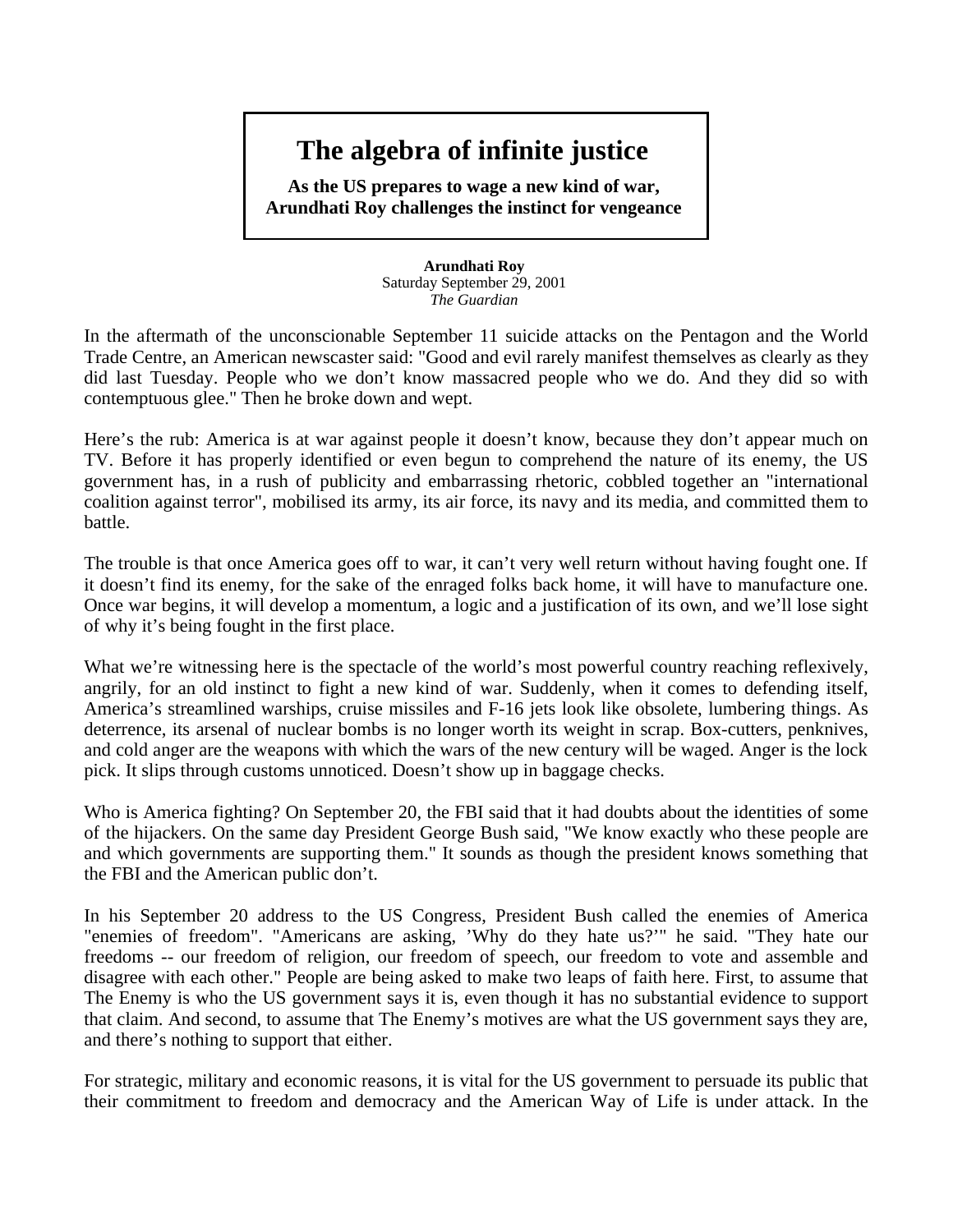current atmosphere of grief, outrage and anger, it's an easy notion to peddle. However, if that were true, it's reasonable to wonder why the symbols of America's economic and military dominance -- the World Trade Centre and the Pentagon -- were chosen as the targets of the attacks. Why not the Statue of Liberty? Could it be that the stygian anger that led to the attacks has its taproot not in American freedom and democracy, but in the US government's record of commitment and support to exactly the opposite things -- to military and economic terrorism, insurgency, military dictatorship, religious bigotry and unimaginable genocide (outside America)? It must be hard for ordinary Americans, so recently bereaved, to look up at the world with their eyes full of tears and encounter what might appear to them to be indifference. It isn't indifference. It's just augury. An absence of surprise. The tired wisdom of knowing that what goes around eventually comes around. American people ought to know that it is not them but their government's policies that are so hated. They can't possibly doubt that they themselves, their extraordinary musicians, their writers, their actors, their spectacular sportsmen and their cinema, are universally welcomed. All of us have been moved by the courage and grace shown by firefighters, rescue workers and ordinary office staff in the days since the attacks.

America's grief at what happened has been immense and immensely public. It would be grotesque to expect it to calibrate or modulate its anguish. However, it will be a pity if, instead of using this as an opportunity to try to understand why September 11 happened, Americans use it as an opportunity to usurp the whole world's sorrow to mourn and avenge only their own. Because then it falls to the rest of us to ask the hard questions and say the harsh things. And for our pains, for our bad timing, we will be disliked, ignored and perhaps eventually silenced.

The world will probably never know what motivated those particular hijackers who flew planes into those particular American buildings. They were not glory boys. They left no suicide notes, no political messages; no organisation has claimed credit for the attacks. All we know is that their belief in what they were doing outstripped the natural human instinct for survival, or any desire to be remembered. It's almost as though they could not scale down the enormity of their rage to anything smaller than their deeds. And what they did has blown a hole in the world as we knew it. In the absence of information, politicians, political commentators and writers (like myself) will invest the act with their own politics, with their own interpretations. This speculation, this analysis of the political climate in which the attacks took place, can only be a good thing.

But war is looming large. Whatever remains to be said must be said quickly. Before America places itself at the helm of the "international coalition against terror", before it invites (and coerces) countries to actively participate in its almost godlike mission -- called Operation Infinite Justice until it was pointed out that this could be seen as an insult to Muslims, who believe that only Allah can mete out infinite justice, and was renamed Operation Enduring Freedom -- it would help if some small clarifications are made. For example, Infinite Justice/Enduring Freedom for whom? Is this America's war against terror in America or against terror in general? What exactly is being avenged here? Is it the tragic loss of almost 7,000 lives, the gutting of five million square feet of office space in Manhattan, the destruction of a section of the Pentagon, the loss of several hundreds of thousands of jobs, the bankruptcy of some airline companies and the dip in the New York Stock Exchange? Or is it more than that? In 1996, Madeleine Albright, then the US secretary of state, was asked on national television what she felt about the fact that 500,000 Iraqi children had died as a result of US economic sanctions. She replied that it was "a very hard choice", but that, all things considered, "we think the price is worth it". Albright never lost her job for saying this. She continued to travel the world representing the views and aspirations of the US government. More pertinently, the sanctions against Iraq remain in place. Children continue to die.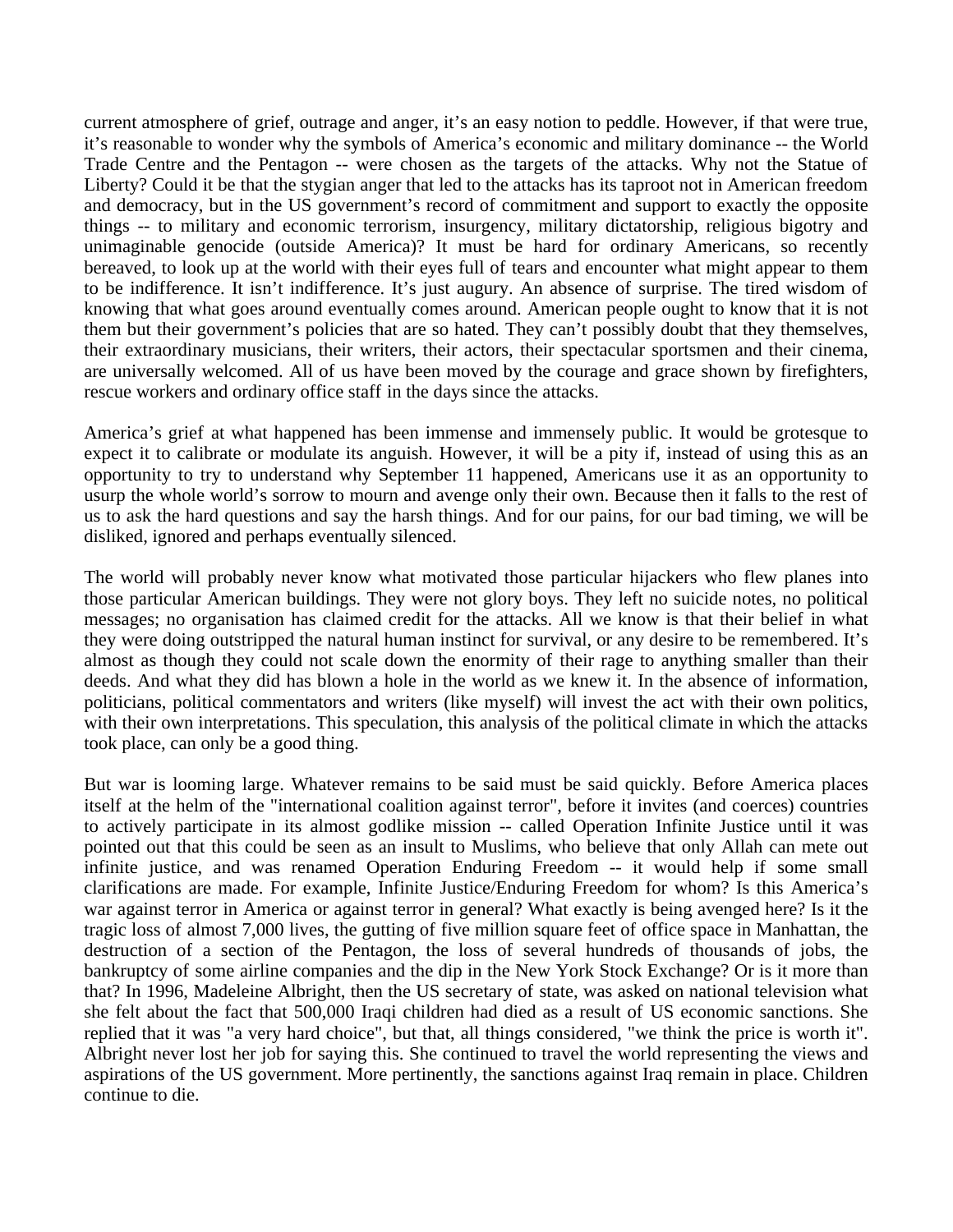So here we have it. The equivocating distinction between civilisation and savagery, between the "massacre of innocent people" or, if you like, "a clash of civilisations" and "collateral damage". The sophistry and fastidious algebra of infinite justice. How many dead Iraqis will it take to make the world a better place? How many dead Afghans for every dead American? How many dead women and children for every dead man? How many dead mojahedin for each dead investment banker? As we watch mesmerised, Operation Enduring Freedom unfolds on TV monitors across the world. A coalition of the world's superpowers is closing in on Afghanistan, one of the poorest, most ravaged, war-torn countries in the world, whose ruling Taliban government is sheltering Osama bin Laden, the man being held responsible for the September 11 attacks.

The only thing in Afghanistan that could possibly count as collateral value is its citizenry. (Among them, half a million maimed orphans. There are accounts of hobbling stampedes that occur when artificial limbs are airdropped into remote, inaccessible villages.) Afghanistan's economy is in a shambles. In fact, the problem for an invading army is that Afghanistan has no conventional coordinates or signposts to plot on a military map -- no big cities, no highways, no industrial complexes, no water treatment plants. Farms have been turned into mass graves. The countryside is littered with land mines -- 10 million is the most recent estimate. The American army would first have to clear the mines and build roads in order to take its soldiers in.

Fearing an attack from America, one million citizens have fled from their homes and arrived at the border between Pakistan and Afghanistan. The UN estimates that there are eight million Afghan citizens who need emergency aid. As supplies run out -- food and aid agencies have been asked to leave -- the BBC reports that one of the worst humanitarian disasters of recent times has begun to unfold. Witness the infinite justice of the new century. Civilians starving to death while they're waiting to be killed.

In America there has been rough talk of "bombing Afghanistan back to the stone age". Someone please break the news that Afghanistan is already there. And if it's any consolation, America played no small part in helping it on its way. The American people may be a little fuzzy about where exactly Afghanistan is (we hear reports that there's a run on maps of the country), but the US government and Afghanistan are old friends.

In 1979, after the Soviet invasion of Afghanistan, the CIA and Pakistan's ISI (Inter Services Intelligence) launched the largest covert operation in the history of the CIA. Their purpose was to harness the energy of Afghan resistance to the Soviets and expand it into a holy war, an Islamic jihad, which would turn Muslim countries within the Soviet Union against the communist regime and eventually destabilise it. When it began, it was meant to be the Soviet Union's Vietnam. It turned out to be much more than that. Over the years, through the ISI, the CIA funded and recruited almost 100,000 radical mojahedin from 40 Islamic countries as soldiers for America's proxy war. The rank and file of the mojahedin were unaware that their jihad was actually being fought on behalf of Uncle Sam. (The irony is that America was equally unaware that it was financing a future war against itself.)

In 1989, after being bloodied by 10 years of relentless conflict, the Russians withdrew, leaving behind a civilisation reduced to rubble.

Civil war in Afghanistan raged on. The jihad spread to Chechnya, Kosovo and eventually to Kashmir. The CIA continued to pour in money and military equipment, but the overheads had become immense, and more money was needed. The mojahedin ordered farmers to plant opium as a "revolutionary tax". The ISI set up hundreds of heroin laboratories across Afghanistan. Within two years of the CIA's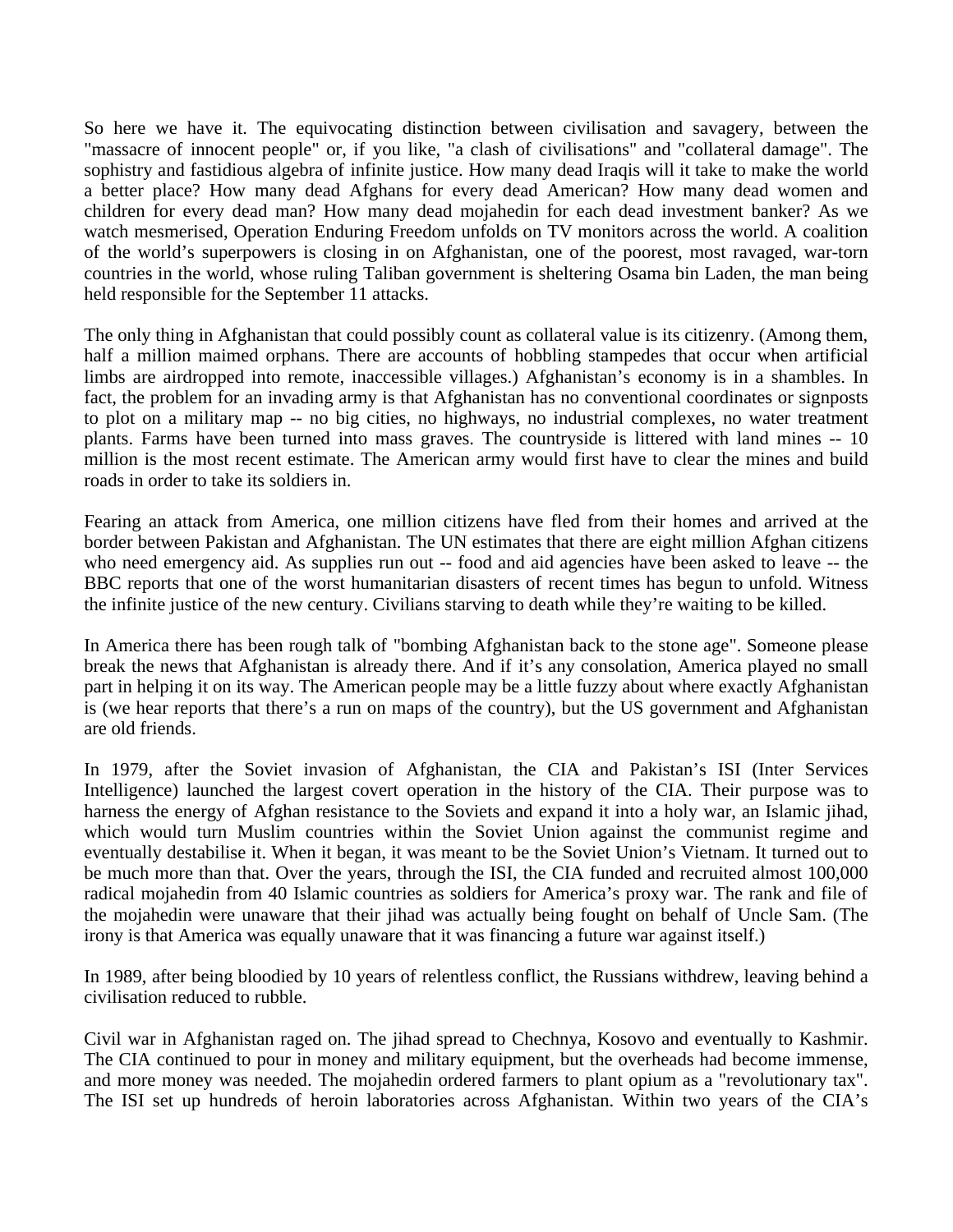arrival, the Pakistan-Afghanistan borderland had become the biggest producer of heroin in the world, and the single biggest source of the heroin on American streets. The annual profits, said to be between \$100bn and \$200bn, were ploughed back into training and arming militants.

In 1995, the Taliban -- then a marginal sect of dangerous, hardline fundamentalists -- fought its way to power in Afghanistan. It was funded by the ISI, that old cohort of the CIA, and supported by many political parties in Pakistan. The Taliban unleashed a regime of terror. Its first victims were its own people, particularly women. It closed down girls' schools, dismissed women from government jobs, and enforced sharia laws under which women deemed to be "immoral" are stoned to death, and widows guilty of being adulterous are buried alive. Given the Taliban government's human rights track record, it seems unlikely that it will in any way be intimidated or swerved from its purpose by the prospect of war, or the threat to the lives of its civilians.

After all that has happened, can there be anything more ironic than Russia and America joining hands to re-destroy Afghanistan? The question is, can you destroy destruction? Dropping more bombs on Afghanistan will only shuffle the rubble, scramble some old graves and disturb the dead.

The desolate landscape of Afghanistan was the burial ground of Soviet communism and the springboard of a unipolar world dominated by America. It made the space for neocapitalism and corporate globalisation, again dominated by America. And now Afghanistan is poised to become the graveyard for the unlikely soldiers who fought and won this war for America.

And what of America's trusted ally? Pakistan too has suffered enormously. The US government has not been shy of supporting military dictators who have blocked the idea of democracy from taking root in the country. Before the CIA arrived, there was a small rural market for opium in Pakistan. Between 1979 and 1985, the number of heroin addicts grew from zero to one-and-a-half million. Even before September 11, there were three million Afghan refugees living in tented camps along the border. Pakistan's economy is crumbling. Sectarian violence, globalisation's structural adjustment programmes and drug lords are tearing the country to pieces. Set up to fight the Soviets, the terrorist training centres and madrasahs, sown like dragon's teeth across the country, produced fundamentalists with tremendous popular appeal within Pakistan itself. The Taliban, which the Pakistan government has supported, funded and propped up for years, has material and strategic alliances with Pakistan's own political parties.

Now the US government is asking (asking?) Pakistan to garotte the pet it has hand-reared in its backyard for so many years. President Musharraf, having pledged his support to the US, could well find he has something resembling civil war on his hands.

India, thanks in part to its geography, and in part to the vision of its former leaders, has so far been fortunate enough to be left out of this Great Game. Had it been drawn in, it's more than likely that our democracy, such as it is, would not have survived. Today, as some of us watch in horror, the Indian government is furiously gyrating its hips, begging the US to set up its base in India rather than Pakistan. Having had this ringside view of Pakistan's sordid fate, it isn't just odd, it's unthinkable, that India should want to do this. Any third world country with a fragile economy and a complex social base should know by now that to invite a superpower such as America in (whether it says it's staying or just passing through) would be like inviting a brick to drop through your windscreen.

Operation Enduring Freedom is ostensibly being fought to uphold the American Way of Life. It'll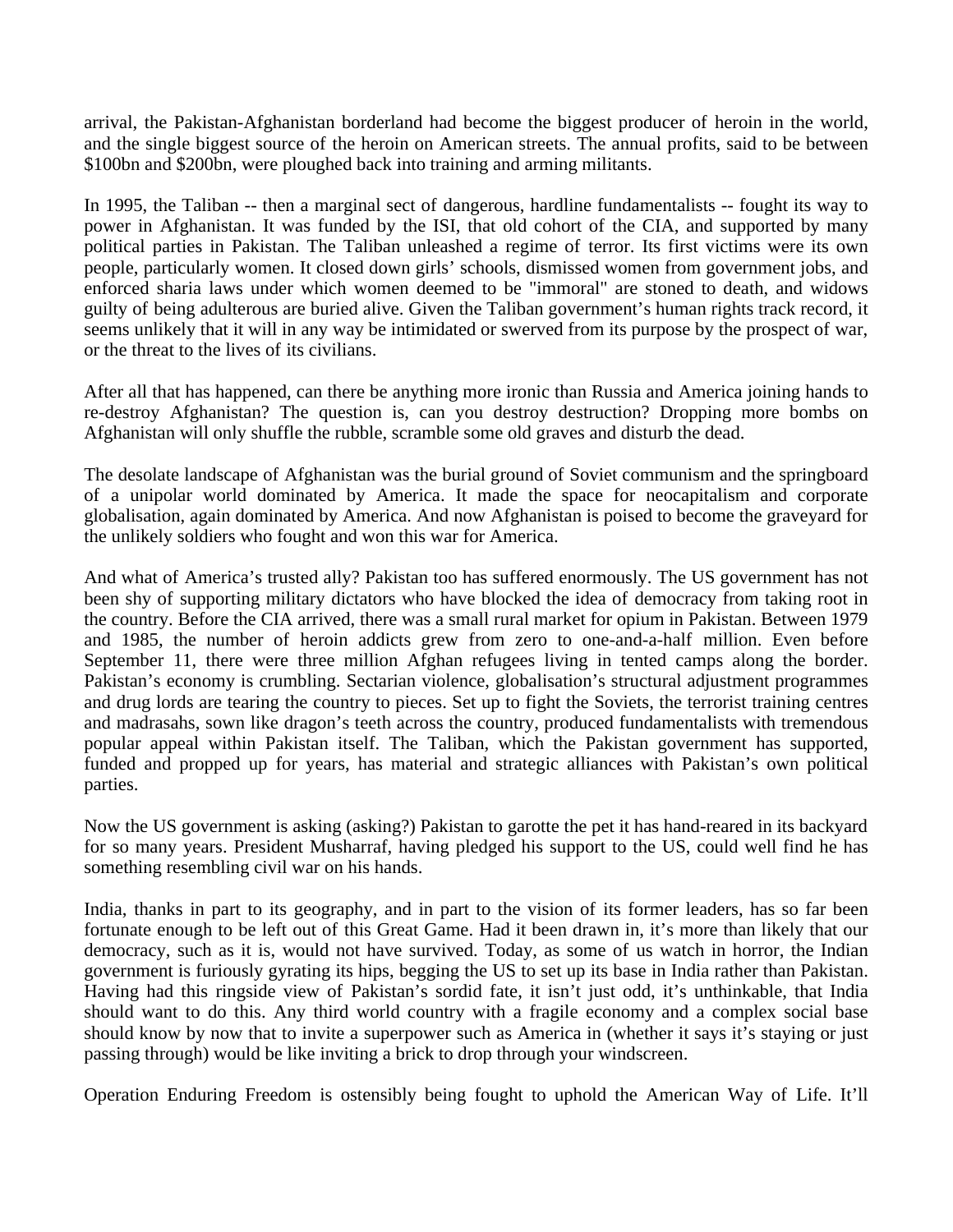probably end up undermining it completely. It will spawn more anger and more terror across the world. For ordinary people in America, it will mean lives lived in a climate of sickening uncertainty: will my child be safe in school? Will there be nerve gas in the subway? A bomb in the cinema hall? Will my love come home tonight? There have been warnings about the possibility of biological warfare -- smallpox, bubonic plague, anthrax -- the deadly payload of innocuous crop-duster aircraft. Being picked off a few at a time may end up being worse than being annihilated all at once by a nuclear bomb.

The US government, and no doubt governments all over the world, will use the climate of war as an excuse to curtail civil liberties, deny free speech, lay off workers, harass ethnic and religious minorities, cut back on public spending and divert huge amounts of money to the defence industry. To what purpose? President Bush can no more "rid the world of evil-doers" than he can stock it with saints. It's absurd for the US government to even toy with the notion that it can stamp out terrorism with more violence and oppression. Terrorism is the symptom, not the disease. Terrorism has no country. It's transnational, as global an enterprise as Coke or Pepsi or Nike. At the first sign of trouble, terrorists can pull up stakes and move their "factories" from country to country in search of a better deal. Just like the multi-nationals.

Terrorism as a phenomenon may never go away. But if it is to be contained, the first step is for America to at least acknowledge that it shares the planet with other nations, with other human beings who, even if they are not on TV, have loves and griefs and stories and songs and sorrows and, for heaven's sake, rights. Instead, when Donald Rumsfeld, the US defence secretary, was asked what he would call a victory in America's new war, he said that if he could convince the world that Americans must be allowed to continue with their way of life, he would consider it a victory.

The September 11 attacks were a monstrous calling card from a world gone horribly wrong. The message may have been written by Bin Laden (who knows?) and delivered by his couriers, but it could well have been signed by the ghosts of the victims of America's old wars. The millions killed in Korea, Vietnam and Cambodia, the 17,500 killed when Israel -- backed by the US -- invaded Lebanon in 1982, the 200,000 Iraqis killed in Operation Desert Storm, the thousands of Palestinians who have died fighting Israel's occupation of the West Bank. And the millions who died, in Yugoslavia, Somalia, Haiti, Chile, Nicaragua, El Salvador, the Dominican Republic, Panama, at the hands of all the terrorists, dictators and genocidists whom the American government supported, trained, bankrolled and supplied with arms. And this is far from being a comprehensive list.

For a country involved in so much warfare and conflict, the American people have been extremely fortunate. The strikes on September 11 were only the second on American soil in over a century. The first was Pearl Harbour. The reprisal for this took a long route, but ended with Hiroshima and Nagasaki. This time the world waits with bated breath for the horrors to come.

Someone recently said that if Osama bin Laden didn't exist, America would have had to invent him. But, in a way, America did invent him. He was among the jihadis who moved to Afghanistan in 1979 when the CIA commenced its operations there. Bin Laden has the distinction of being created by the CIA and wanted by the FBI. In the course of a fortnight he has been promoted from suspect to prime suspect and then, despite the lack of any real evidence, straight up the charts to being "wanted dead or alive".

From all accounts, it will be impossible to produce evidence (of the sort that would stand scrutiny in a court of law) to link Bin Laden to the September 11 attacks. So far, it appears that the most